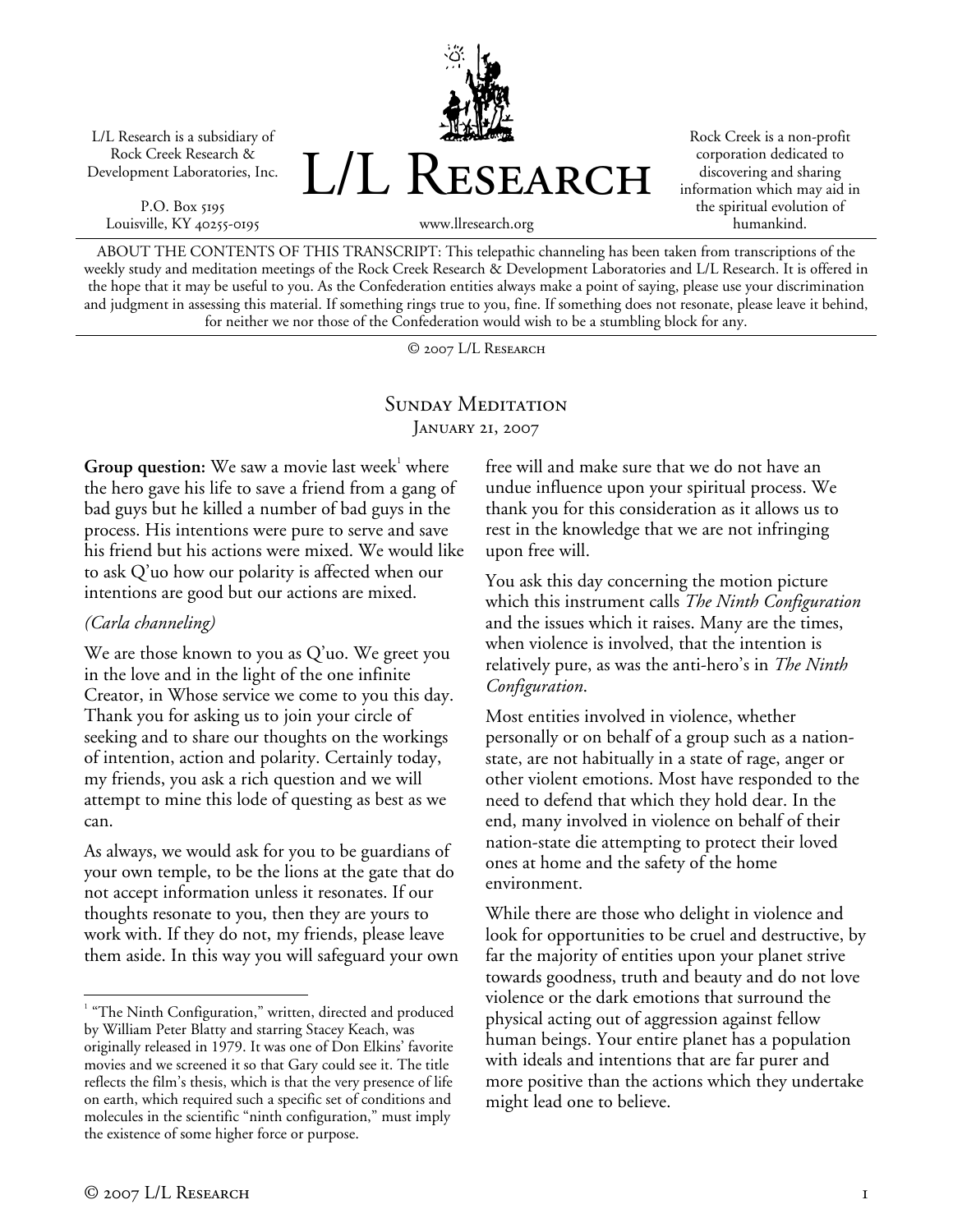In this regard we would note that your culture, with its menu of television shows and motion pictures which demonstrate and even glorify violence, is not geared to aiding its population in the ways of spiritual seeking. Your young ones have violence shown to them in their toys, their programs and movies, the stories of heroism and valor on the battleground and their video games, in which they are able to achieve a sense of invulnerability as they pretend to kill target after target after target, thereby predisposing their growing minds to the numbing affects of the acceptance of violence as a way of behavior.

And indeed, how many of you have seen violent acts? How many of you, my friends, have had parents who abused either you or those near to you? How many of you in your school days have experienced the bullying on the playground or the less obvious but equal violence of words, meanness, pettiness and rumor spread with delight by those who enjoy victimizing the outsider, the one who does not fit in?

This adds up to an atmosphere or environment which is pervasively accepting of violence. We do not wish here to move into discussion of a nation's right to make war in order to defend its principles. This is not the place for that discussion. We look at violence here from the standpoint of the soldier in the trenches and the person on the street, not the society or the governing institutions which help to create the environment which you find yourselves enjoying at this time.

Into this atmosphere and this environment you came, as the one known as William said, "trailing clouds of glory,"<sup>2</sup> from a place of perfect love into the violence-strewn environment of Earth as you find it this day. The clouds of glory depart, the veil

1

But trailing clouds of glory do we come From God, who is our home:

falls, and the young child begins to wend its way from absolute unawareness, unconsciousness and ignorance towards consciousness, awareness and understanding.

You are not your environment. Your heritage is not only Earthly. Your genealogy is not only of the blood of Earth. You are citizens of the starry heavens. You hold within you the truth you seek. Safely is it buried beneath the drifts of memory and habit that you have accumulated in this incarnation.

Some of you have investigated yourselves enough to have become aware of who you are and why you are here. Some of you have scented that prey of understanding and awareness that you seek and you are after it like a dog on the scent of a fox.

We would encourage all of you to persevere in your seeking, taking each day as it comes and letting wisdom and understanding drip into your environment as the dew of heaven falls upon the grass, just as manna fell upon the grass for those who followed Moses.

You are not your surroundings or the ideas of those around you. You are one who can take nourishment directly from spirit. You do have a plethora of what this instrument would call bad information. Some of you wonder if there is any possibility of an entity being a truly ethical human being, so compromised is each soul in his own estimation. However, you have sources of good information as well. And so we ask you to take heart.

There are several ways to look at ethics. There is the Rhadamanthine<sup>3</sup> way. It is severe and stark. In that system of judgment, which is completely earthly and not at all taking the characteristics of consciousness or infinity, a man who has murdered another is guilty.

In this Rhadamanthine system which informs your present system of courts, justice, checks and balances and so forth, there would be a representative from the victim stating that this man was guilty because he had committed murder. There would be another entity defending the rights of the man on trial saying that this man was acting in self-defense. In this

 $\overline{a}$ 

 $2^{2}$  This quotation is from a poem by William Wordsworth, written from 1803 to 1806, entitled "Intimations of Immortality from Recollections of Early Childhood." The quotation above is from the fifth stanza, which begins thusly:

Our birth is but a sleep and a forgetting:

The Soul that rises with us, our life's Star,

Hath had elsewhere its setting, And cometh from afar:

Not in entire forgetfulness,

And not in utter nakedness,

Heaven lies about us in our infancy!

<sup>&</sup>lt;sup>3</sup> Rhadamanthys, in Greek mythology, is the son of Zeus and Europa. He exemplifies justice during his Earthly life and after his death is made a judge of the underworld. His name has been given to systems of justice which are inflexibly just or severe.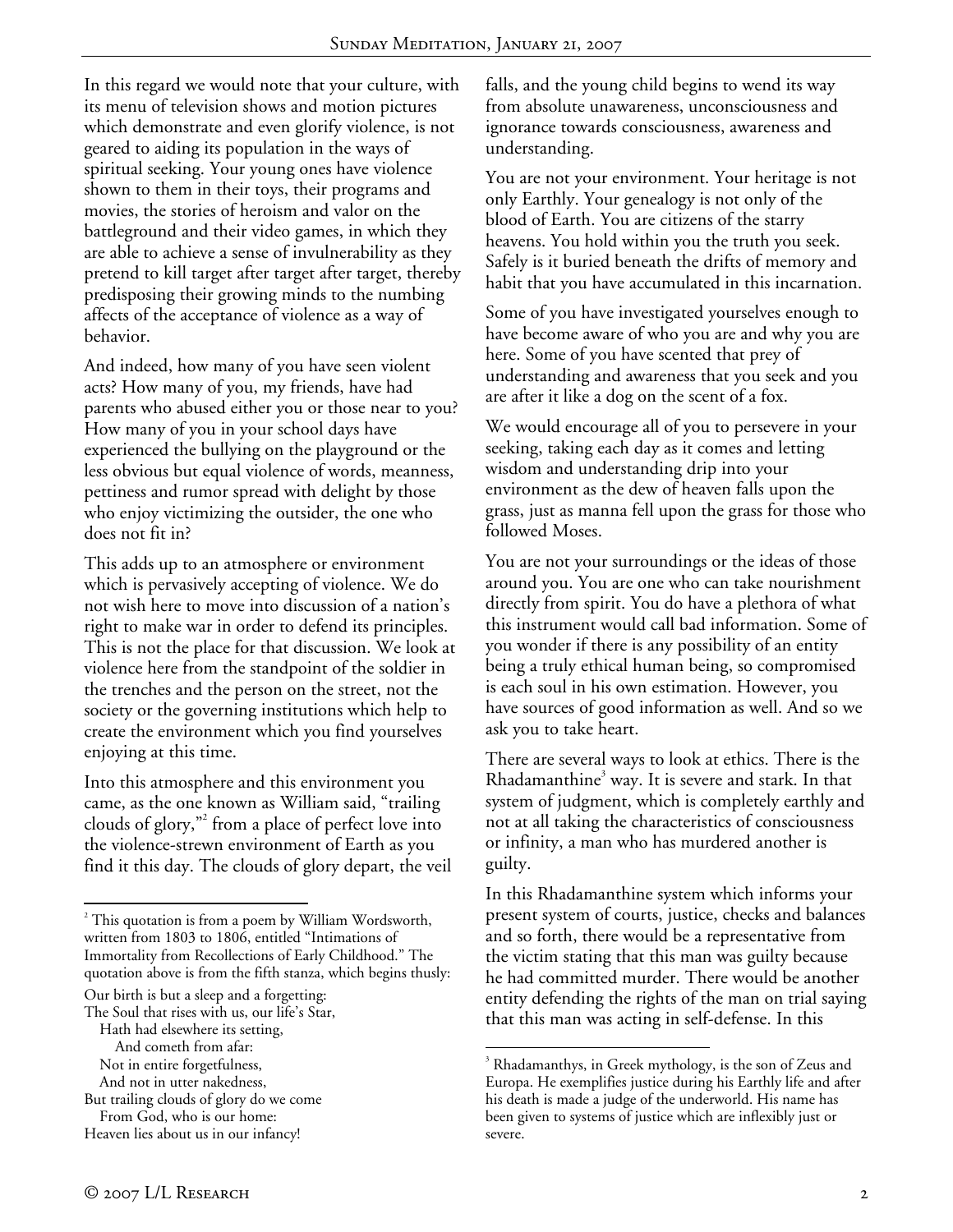system of justice, the twelve good men and true, as the jury in your legal system is often called, would weigh the sin of murder against the extenuating circumstances and call the entity either guilty or not guilty.

In your Earth world, such questions must be settled one way or another, even if there is truth on both sides. And so a judgment would have been made, the entity undoubtedly being imprisoned for his crime and perhaps himself being killed as part of the severe justice of this type of system.

There is a second way of valuing: intentions versus actions. The one known as Jim was speaking earlier of that segment within the sessions of this group with the one known as Ra where the Ra group stated that the one known as Jesus the Christ was only absolved of his childhood violence when he forgave the thief on the cross beside him and said to him, "This day shall you be with me in paradise."

At this level of looking at the workings of polarity, the one known as Jesus the Christ was in karmic debt from the point in his boyhood where he had done violence to another human being, however unintentionally. Because he had not forgiven himself for that action, he was karmically tied to that action and that entity because of his unwillingness to release himself from the burden of guilt. He was unwilling to forgive himself of his sin. And we use that word "sin" advisedly. That would be a topic upon which we could speak in and of itself! Perhaps you could substitute the word "error" in order to create a more neutrally emotional word for a lapse in judgment that results in unfortunate consequences.

When the one known as Jesus was faced with this self-confessed thief and murderer who asked him for forgiveness, Jesus the Christ not only forgave him but he realized with a flash of insight that pierced his very heart that he had the ability to forgive all others in the world but he was holding himself away from the redemptive power of the forgiveness that he himself came, in his own intention, to offer to the world. And so, finally, joyfully, thankfully, he released himself from his mistake. He forgave himself and he was free.

Note here that we are not talking about the level in which some things are right and some things are wrong and the wrong things must be punished. That is the Rhadamanthine system of justice upon your planet. We are talking here about the world of

karma where bonds are made between people when they interact in an unbalanced way and do not work out that imbalance. The workings of karma are only very partially outward.

In other words, the entity known as Jesus could go to the family of the entity whom he hurt in his childhood and ask them to forgive him. It would be hoped that they would find it in their hearts to do so. But the wheels of karma are stopped not by the forgiveness of another but by the forgiveness of the self by the self.

There is a curious unwillingness in entities to let go of their guilt. What is past is past and what was wrong will never be right in the earthly sense. But it is fear that keeps the soul from standing in the light of ethical day and confessing that error, that darkness within, to the infinite Creator and asking forgiveness. That is an externalization of the process in which you ask yourself for forgiveness.

It is helpful to have that outer machinery of the structure of the Creator above and you below so that you can lift your hands up in supplication to a forgiving and loving Father and ask for forgiveness. Yet, in truth, this process is internal and the Creator you ask for forgiveness dwells already in your heart of hearts.

Thusly, on this level of karma, the disposition of this anti-hero who had striven with all of his heart to be totally positive and yet had, in the end, acted out tremendous violence and done murder, would hinge upon whether he forgave himself as he died. He had condemned himself by refusing to allow anyone to know that he was hurt. He wished to die for that which he had done. Thusly he drew down judgment upon his own head in the Rhadamanthine fashion, in this instrument's mind, at least.

The film did not make it clear whether or not the anti-hero forgave himself. If he did not forgive himself, he remained tied through karmic bonds to those whom he hurt and killed. If he forgave himself, karmically speaking, he was no longer in karmic debt, for such debts are put "Paid" when forgiveness offers its redemptive value to the equation.

There is a third level upon one which may consider intention and action and how that affects polarity. And this is perhaps closer to the crux of your query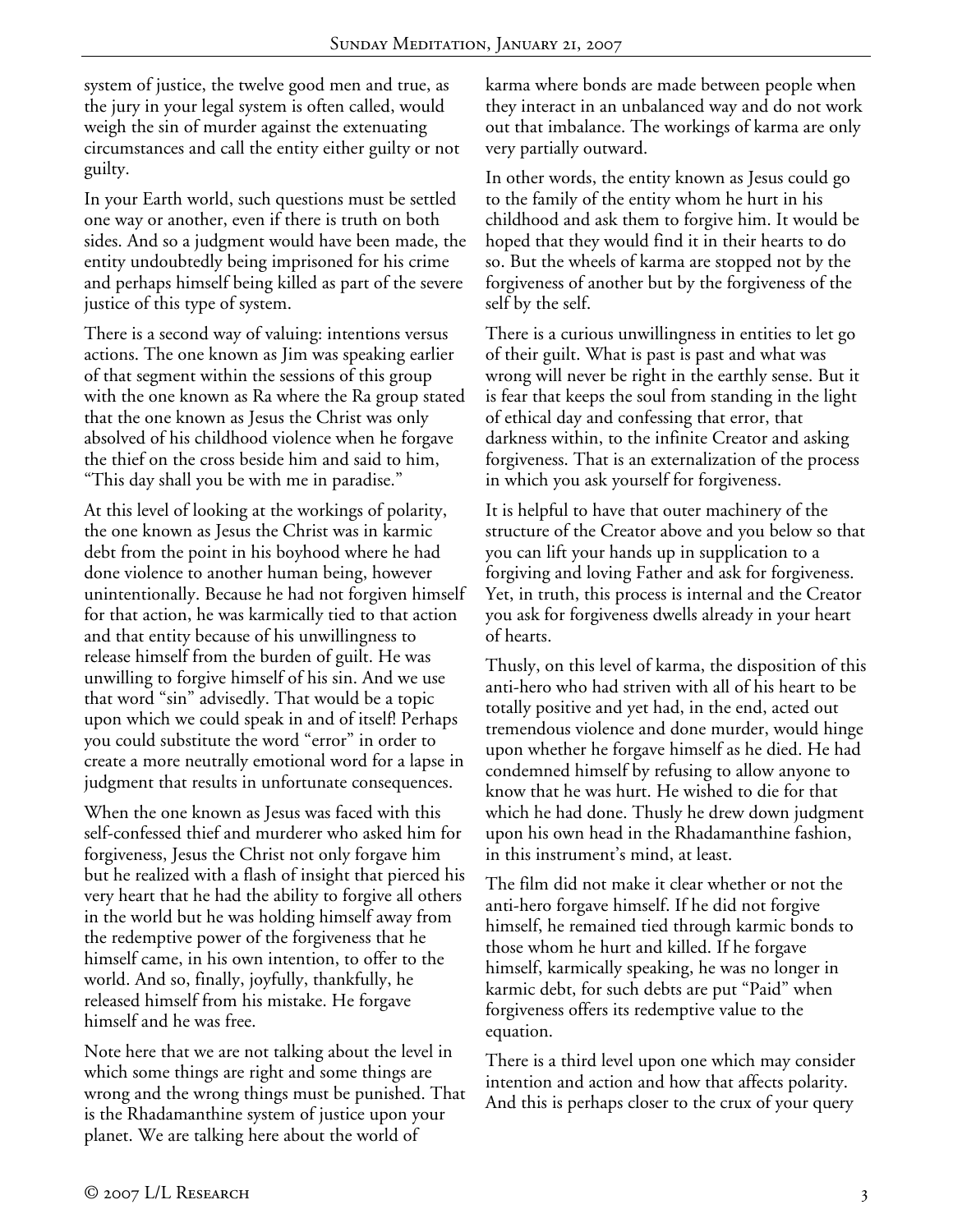than either of the other two levels we have discussed. This level of consideration is entirely metaphysical.

At this level of consideration, one is not looking at the facts on the surface. "Who did what to whom?" is not a consideration here. For at this level, each entity is dwelling within its own completely whole and three-dimensional creation.

It is no shadow world, this world that you are in, metaphysically. It is indeed an environment more real than the consensus reality of planet Earth in terms of your being a citizen of eternity.

In the environment of consciousness and the heart, we are looking not at manifestation but at energy expenditures. We are looking at the vibration which an entity has. This vibratory complex is as your fingerprint or your DNA, on a metaphysical level. Let us explain this briefly.

Consciousness is, at base, precisely the same in all of you. And as you move into more and more maturity, spiritually speaking, you will begin to discover that consciousness is impersonal, carrying the nature and quality of the Creator Itself which is the Logos or unconditional love. Each of you has this consciousness and works, either fitfully or steadily, with this consciousness in moments of insight, in dreaming, and so forth.

That which you are doing at any particular moment may be affecting your vibration. You have the ability and the capacity to change your vibratory nature, to lift it up. Indeed, you will gradually change in vibration through the effects of life experience, whether or not you intend to progress. If you do intend to progress and take steps to focus in on your energy body, the expenditures of energy for which you are responsible, and the decisions which have ethical implications, you are accelerating the pace of your spiritual evolution.

The more ways that you can find to bring ethical considerations into your thinking, the more lucid your ability to evaluate situations will become. The more you ask for guidance in looking at ethical questions, the more accurate your web of perceptions can become.

Yet in the end you are responsible only for doing your best. You cannot entirely corral or control your own vibrations. They are like your breathing or your heartbeat. You can consciously stop breathing for awhile but unconsciousness will soon come and you

will begin breathing again. You can race your heart until it is beating as fast as two hundred times a minute by doing intense physical exercise but when you stop that exercise it will find again its own level.

However, if you hold your breath repeatedly you will eventually develop that system of lungs that will therefore be stronger because of your practice. And if you exercise regularly, running your heart up and letting it cool back down again, you'll find that your heart is pumping more efficiently and is able to move the blood around your body with fewer beats of the pump of that heart per minute.

So you have some effect, as a physical person, upon how your body works. But you are cooperating with nature. You do not have the final decision as to whether your heart shall beat and your breath shall respire. It is the same kind of situation in your energy body. You can be attentive and watchful and look as the hunter for his prey for situations that can be considered for their ethical values. You can ask your highest and best self, your guidance system, to help you make ethical choices that lift you from where you were to a new level of acting out the thoughts that you understand to represent virtue.

You are able to walk your talk. And this exercise, too, strengthens and changes the energy body so that it more efficiently is able to allow the love and the light of the one infinite Creator to flow through into the heart chakra, where lies the stunning mystery of the one infinite Creator.

In this system of judging the dynamic between intention and manifestation, it is not precisely that intention is all. It is that intention is the only metaphysical portion of the equation. So intention figures into the vibratory nature of yourself as a result of the action that you have done.

In this system of evaluating the anti-hero's situation, we would say that this entity was clearly vibrating in service to others at the time of his death and would guess that the screenwriter intended to portray an entity who was extremely service-to-others oriented by nature. So dealing with this hypothetical and fictional anti-hero, we would say that, undoubtedly, as he was represented by the author and the actor that acted his part in the motion picture, this entity graduated in service-to-others polarity.

And indeed, again, it was not simply his intention that moves into that estimation by us but rather his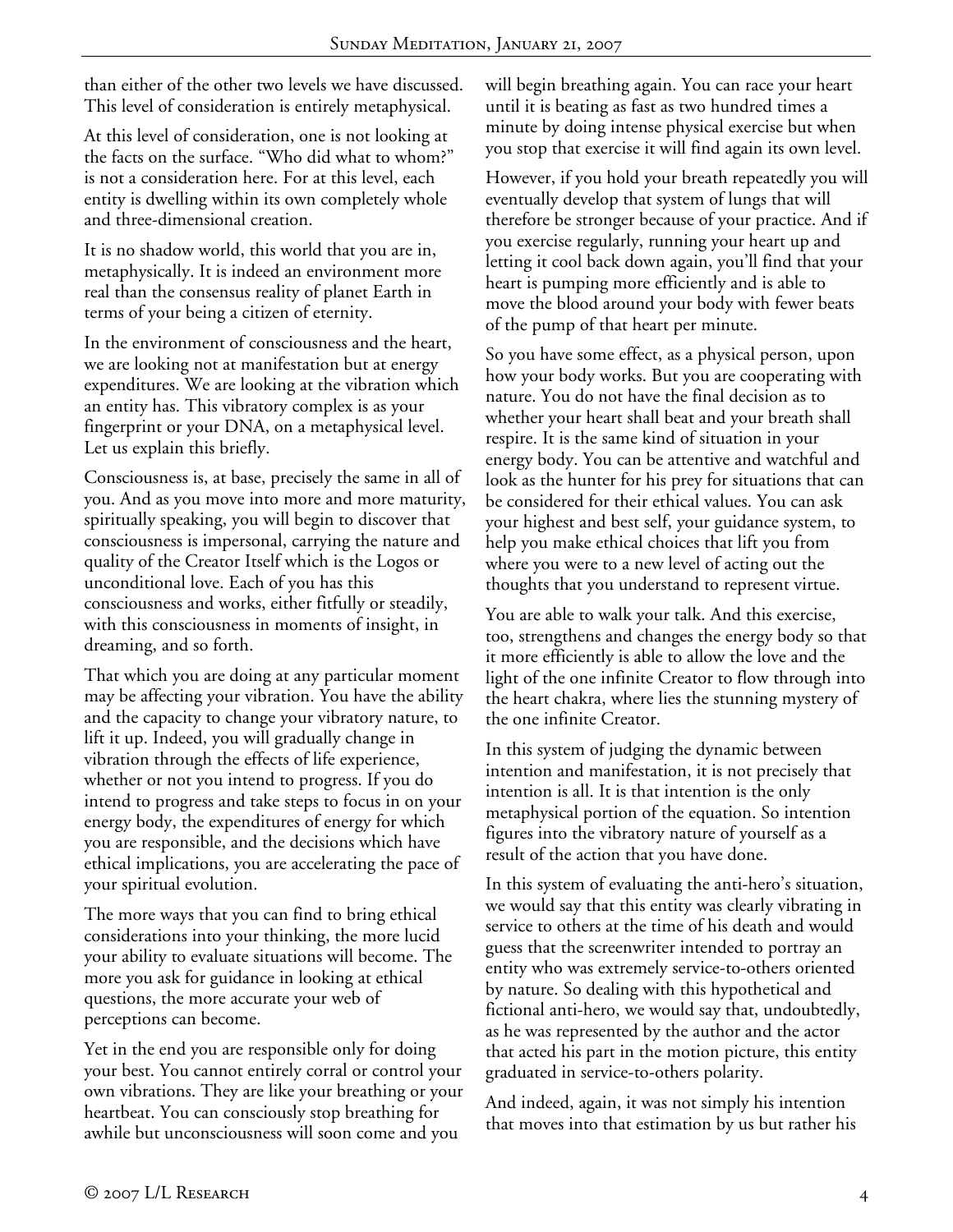entire being as it vibrated naturally beyond his control, expressing the truth of himself, including all of the mysteries and the secrets that he had not discovered yet about himself or had discovered and then buried.

It is a relativistic ethic indeed that we offer you for consideration this day. Pure ethic, that Kantian search for the categorical imperative where, if something is right once, it is right always, cannot work either in Earth or in the starry heavens.

Certainly, ideals themselves are pure. But ideals are called ideals because they are not earthly. They are the thoughts that lift us up and inspire us. They are those fields of purity that attract us and enchant us but their nature is such that they are entities, living entities. Living, certainly, not as humans, but as the angels or fairies or gods and goddesses of myths. They are ideas and concepts. And in their own world they are living beings.

You may dip into truth, dip into justice, dip into fairness, and so forth, to take on the energy of that pure idea. But as it moves into your energy body, it is colored by your presuppositions and biases, the distortions that you have made in this consciousness that is common to all.

It is good, in terms of lifting your vibrations from day-to-day, to ponder and remember these wonderful ideals of truth, unconditional love, beauty, hope, charity, justice and fairness. It is good to invite them to be through you a beacon unto the world.

But it is well to realize that in a very complex series of energy exchanges, the finished product of what you have done by praying is a minute but significant adjustment in the balances, the clarity, the amount of energy, and so forth in your energy body. And it is your energy body, specifically the read-out of the entire energy body that is seen within the seventh chakra or energy center, that determines your polarity at any given moment.

You cannot bank polarity. You cannot do so many good things and so many bad things and add up the difference. You are involved in an illusory progress through time. The one known as Thales<sup>4</sup> said, "You cannot step in the same river twice." And we say to you [that] you cannot step in the same action or thought twice. It happens and you move on. It is gone forever. That chance that you had to think, to pray, and to act is gone forever. In its place is an equally precious present moment. And so this continues throughout each heartbeat of your incarnation.

You are always experiencing the final moment of your life and then discovering that you have outlived that moment. But it is well to act as if each moment were your final moment. For this points out the gravity and the substance of your ethical choices and how important it is to pay attention to them. For only by making these ethical choices, one upon another upon another, so that you get the habit of fielding the ethical implications of the present moment, can you maximize the use of your time.

## *(Side one of tape ends.)*

 $\overline{a}$ 

When you go to graduation you shall not have a grade of 100% of service to others. However, the Creator seems to grade on a curve here. If you even have 51% of service to others, you are ready to graduate. Each time you consciously choose to serve others, you have moved above 51% and into positive polarization comfortably sufficient to graduate from planet Earth. The more habitual your realization of choices is and your determination to choose the highest road, the most compassionate and loving response, the more positively you will be able to affect the tuning of your energy body so that it vibrates more and more in service to others in terms of polarity.

You shall never be able to untangle the good from the evil within humankind, my friends, because you, as a member of the human race, are both good and evil. You contain all the shades of virtue and vice within one global entity.

 $\overline{a}$ 

<sup>4</sup> Wikipedia: "Heraclitus is famous for (allegedly) expressing the notion that no man can cross the same river twice: *We both step and do not step in the same rivers. We are and are not.*"

Q'uo attributes the same notion to Thales, who lived seven centuries before the time of Christ in Miletus. He was the first recorded Greek philosopher and was considered one of the Seven Wise Men of Greece for his exhortation on Unity. He was the first man to attempt to explain the nature of the physical world philosophically—by the natural processes of human thought—rather than mythologically—by the supernatural. Thales' basic theory is that everything in nature is one thing. He thought that one thing was water; hence the significance of this statement attributed to him by Q'uo.